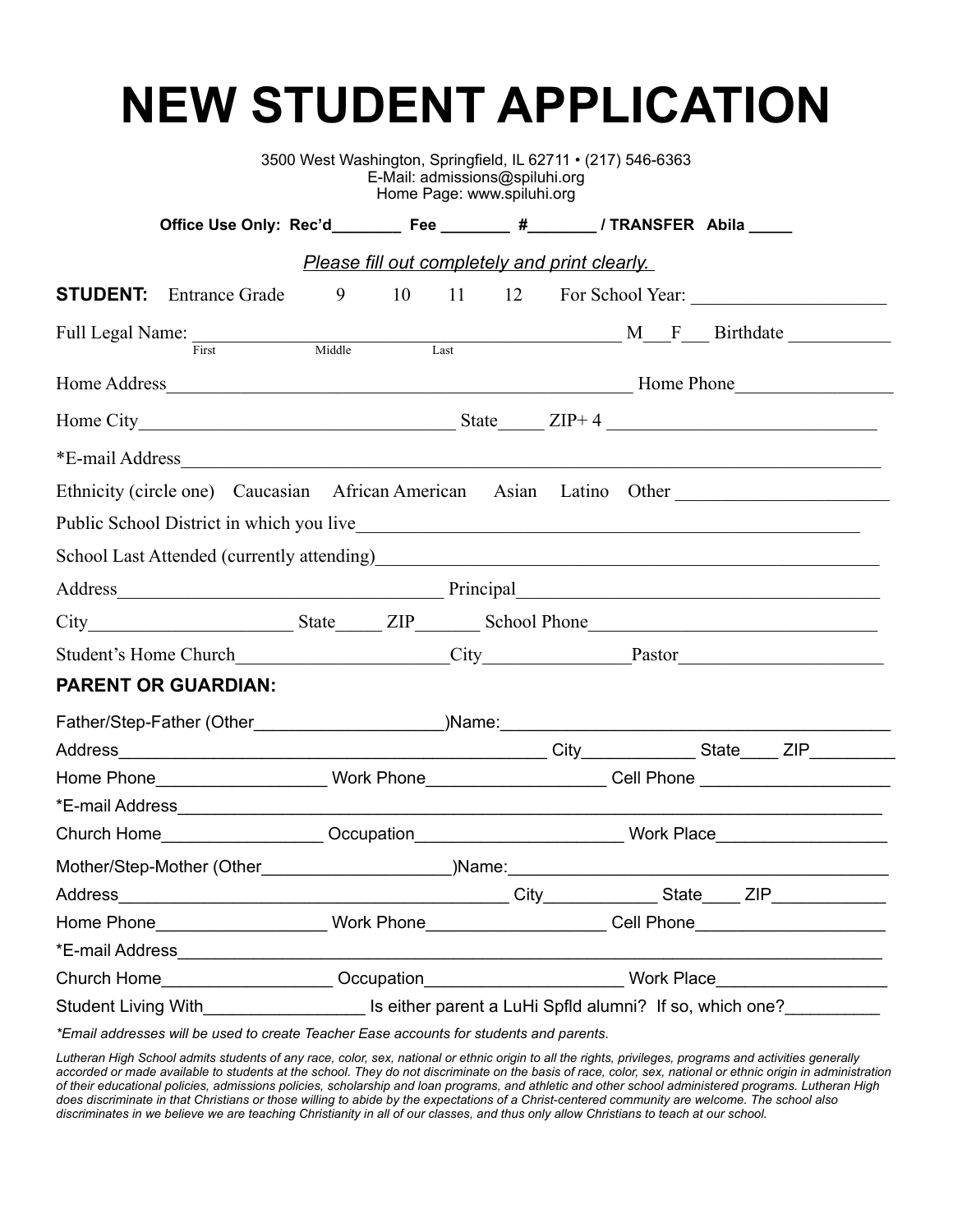#### **+++++++++ PLEASE TURN OVER, SIGNATURE REQUIRED ON BACK +++++++++**

### **PARENTS STATEMENT OF INTENT:**

- 1. I/We desire a quality Christ-centered education for our child. We believe Lutheran High School will provide this type of education. We understand that this secondary education includes a partnership between the parents and the school and will, therefore, include the teachers in our prayers, and seek to keep open lines of communication with school personnel.
- 2. I/We realize that the school periodically administers selected standardized tests. When such tests are given, we expect to hear from our child or the school about the nature of the test and its purpose. Unless we notify the school of our objection, we give the school permission to administer such achievement and interest tests to our child.
- 3. I/We intend to support the school's rules and will work to have our child accept and conform to school regulations. This includes classroom expectations, attendance practices, and disciplinary restrictions.
- 4. I/We understand that student records will not be released until all commitments to the school have been met. We understand that a student whose tuition becomes 30 days in arrears may not be allowed to continue as a student as long as the tuition is in arrears. Should the tuition account (including the forfeited multi-student discount) be turned over to a collection agency or an attorney for collection, then in such an event the person or persons responsible for payment of tuition agree to pay collection costs (35% of the outstanding balance), including attorney fees and court costs, [and interest at the statutory rate from the date due until paid in full] in addition to the tuition amounts due to Lutheran High School.
- 5. I/We understand that the school periodically uses audio, video, and pictorial devices to improve the educational program and to publicize the school, and grant our consent for our child to be so included. (Cross out if you don't wish this).
- 6. I/We understand that the school expects students to attend church regularly.
- 7. I/We authorize the school to obtain the loan of textbooks through the State of Illinois (Public Act 82-469) for our son or daughter, if available.
- 8. We understand that all new students entering grades 10-12 and some entering grade 9 will be enrolled on a conditional basis.
- 9. I/We understand that the Application Fee, which must accompany this application, is non-refundable.
- 10. I/We understand that the Student Services Fee is normally non-refundable.
- 11 .I/We give Lutheran High permission to request records and student information from the previously attended school or like institution.

Who is responsible for tuition payments?

All official, school mailings (report cards, interims, & general mailings) will be sent to both biological parents at the addresses given on the reverse side. Please indicate if there are any special considerations of which we should be made aware or if anyone else should receive school mailings

 $\mathcal{L}_\text{G}$  , and the contribution of the contribution of the contribution of the contribution of the contribution of the contribution of the contribution of the contribution of the contribution of the contribution of t

Signed **Example 20** and the set of the set of the set of the set of the set of the set of the set of the set of the set of the set of the set of the set of the set of the set of the set of the set of the set of the set of

 $\overline{a}$ 

ρ The \$200 NON-REFUNDABLE APPLICATION FEE is enclosed. Fees are subject to change.

REFER-A-FRIEND PROGRAM – I was referred to LuHi by:

Please list any siblings attending  $5<sup>th</sup> - 8<sup>th</sup>$  Grade during the upcoming school year. Please include the name of the school for each child.

 $\mathcal{L}_\text{G}$  , and the contribution of the contribution of the contribution of the contribution of the contribution of the contribution of the contribution of the contribution of the contribution of the contribution of t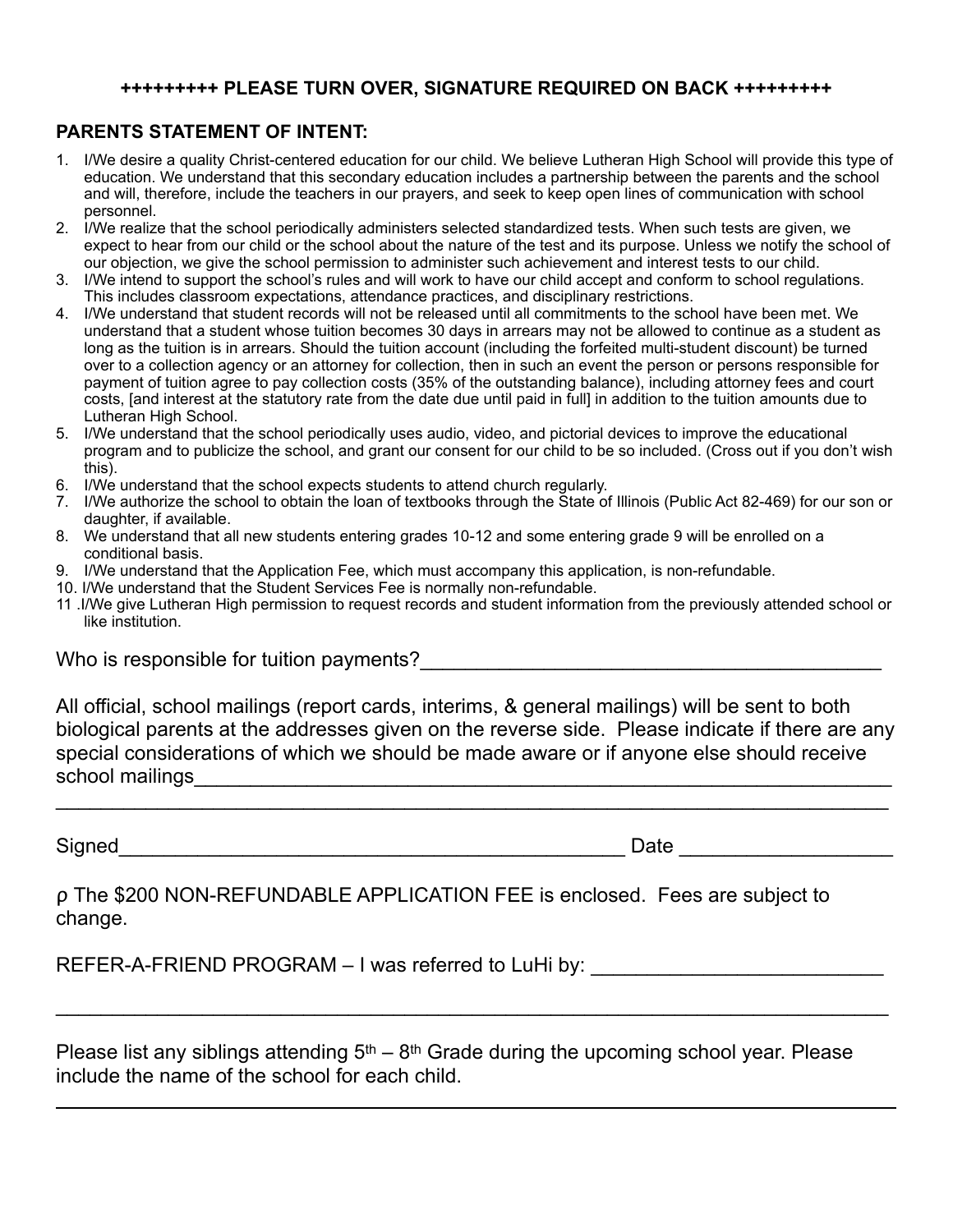## Revised 9/2019 CONFIDENTIAL\*\*CONFIDENTIAL\*\*CONFIDENTIAL

## **(PLEASE PUT IN ATTACHED ENVELOPE MARKED "ATTENTION: PRINCIPAL")**

In order for the school to better minister to your student, we need to be aware of the following information:

NAME OF STUDENT: \_\_\_\_\_\_\_\_\_\_\_\_\_\_\_\_\_\_\_\_\_\_\_\_\_\_\_\_\_\_\_\_\_\_\_\_\_\_\_\_\_\_\_\_\_\_\_\_\_\_\_\_\_\_\_\_\_\_\_\_\_\_\_\_\_\_  $Name(s)$  of legal guardian(s):  $\qquad \qquad$ Does your student have any diagnosed special needs or have they had an IEP or 504 plan? NO / YES (please circle one) If yes, what grade were they in at the time of the last evaluation?  $\mathcal{L}_\mathcal{L} = \mathcal{L}_\mathcal{L} = \mathcal{L}_\mathcal{L} = \mathcal{L}_\mathcal{L} = \mathcal{L}_\mathcal{L} = \mathcal{L}_\mathcal{L} = \mathcal{L}_\mathcal{L} = \mathcal{L}_\mathcal{L} = \mathcal{L}_\mathcal{L} = \mathcal{L}_\mathcal{L} = \mathcal{L}_\mathcal{L} = \mathcal{L}_\mathcal{L} = \mathcal{L}_\mathcal{L} = \mathcal{L}_\mathcal{L} = \mathcal{L}_\mathcal{L} = \mathcal{L}_\mathcal{L} = \mathcal{L}_\mathcal{L}$ Have they ever been tested for special educational services? NO / YES (please circle one) If yes, when? Are there any health concerns?  $\_$  , and the set of the set of the set of the set of the set of the set of the set of the set of the set of the set of the set of the set of the set of the set of the set of the set of the set of the set of the set of th Has your student ever been expelled from any previous school? NO / YES (please circle one)

 $\mathcal{L}_\mathcal{L} = \mathcal{L}_\mathcal{L} = \mathcal{L}_\mathcal{L} = \mathcal{L}_\mathcal{L} = \mathcal{L}_\mathcal{L} = \mathcal{L}_\mathcal{L} = \mathcal{L}_\mathcal{L} = \mathcal{L}_\mathcal{L} = \mathcal{L}_\mathcal{L} = \mathcal{L}_\mathcal{L} = \mathcal{L}_\mathcal{L} = \mathcal{L}_\mathcal{L} = \mathcal{L}_\mathcal{L} = \mathcal{L}_\mathcal{L} = \mathcal{L}_\mathcal{L} = \mathcal{L}_\mathcal{L} = \mathcal{L}_\mathcal{L}$  $\mathcal{L}_\mathcal{L} = \mathcal{L}_\mathcal{L} = \mathcal{L}_\mathcal{L} = \mathcal{L}_\mathcal{L} = \mathcal{L}_\mathcal{L} = \mathcal{L}_\mathcal{L} = \mathcal{L}_\mathcal{L} = \mathcal{L}_\mathcal{L} = \mathcal{L}_\mathcal{L} = \mathcal{L}_\mathcal{L} = \mathcal{L}_\mathcal{L} = \mathcal{L}_\mathcal{L} = \mathcal{L}_\mathcal{L} = \mathcal{L}_\mathcal{L} = \mathcal{L}_\mathcal{L} = \mathcal{L}_\mathcal{L} = \mathcal{L}_\mathcal{L}$ 

If yes, for what reason  $&$  which school?

 $\overline{a}$ 

Any other information that would be beneficial for the principal to know?